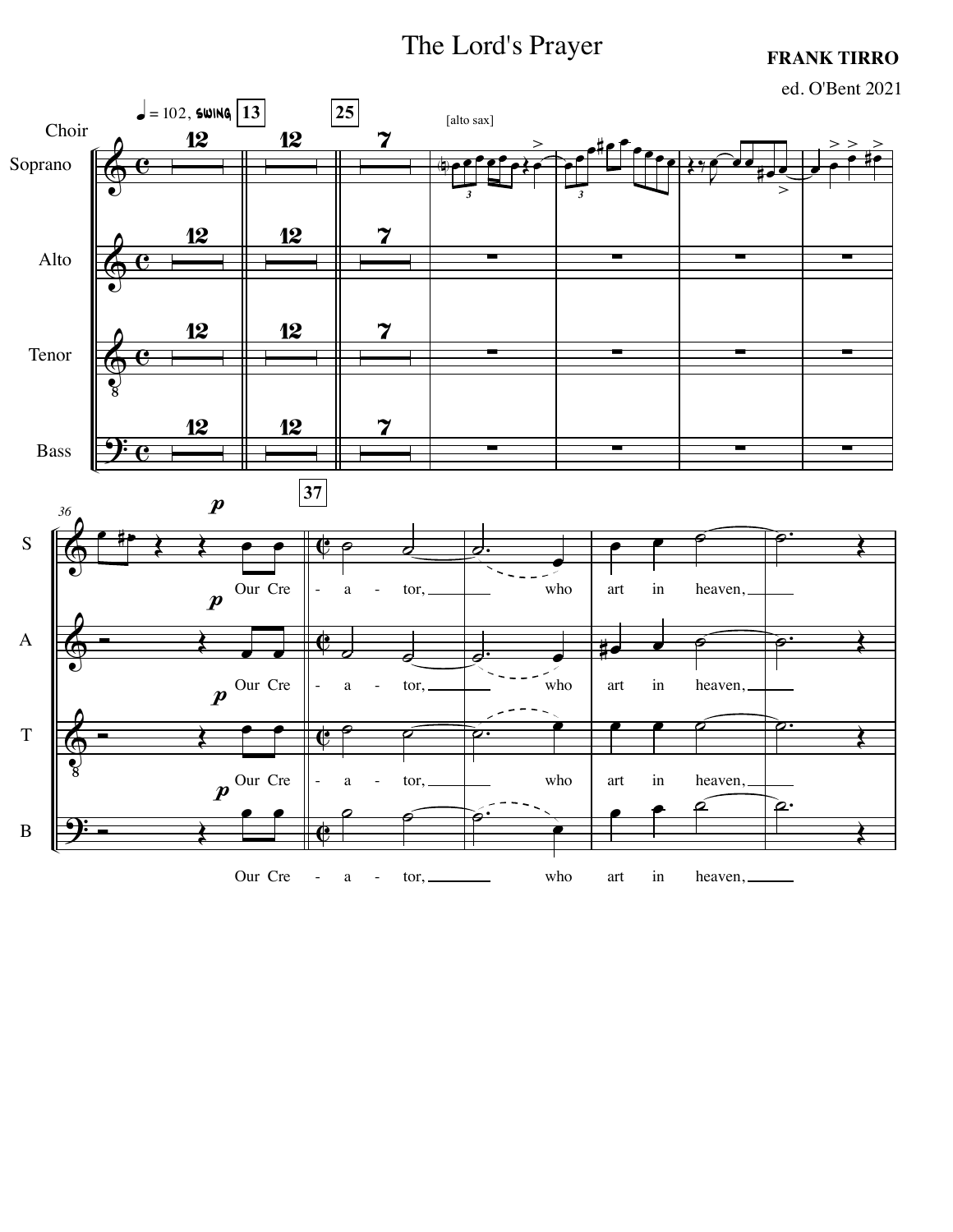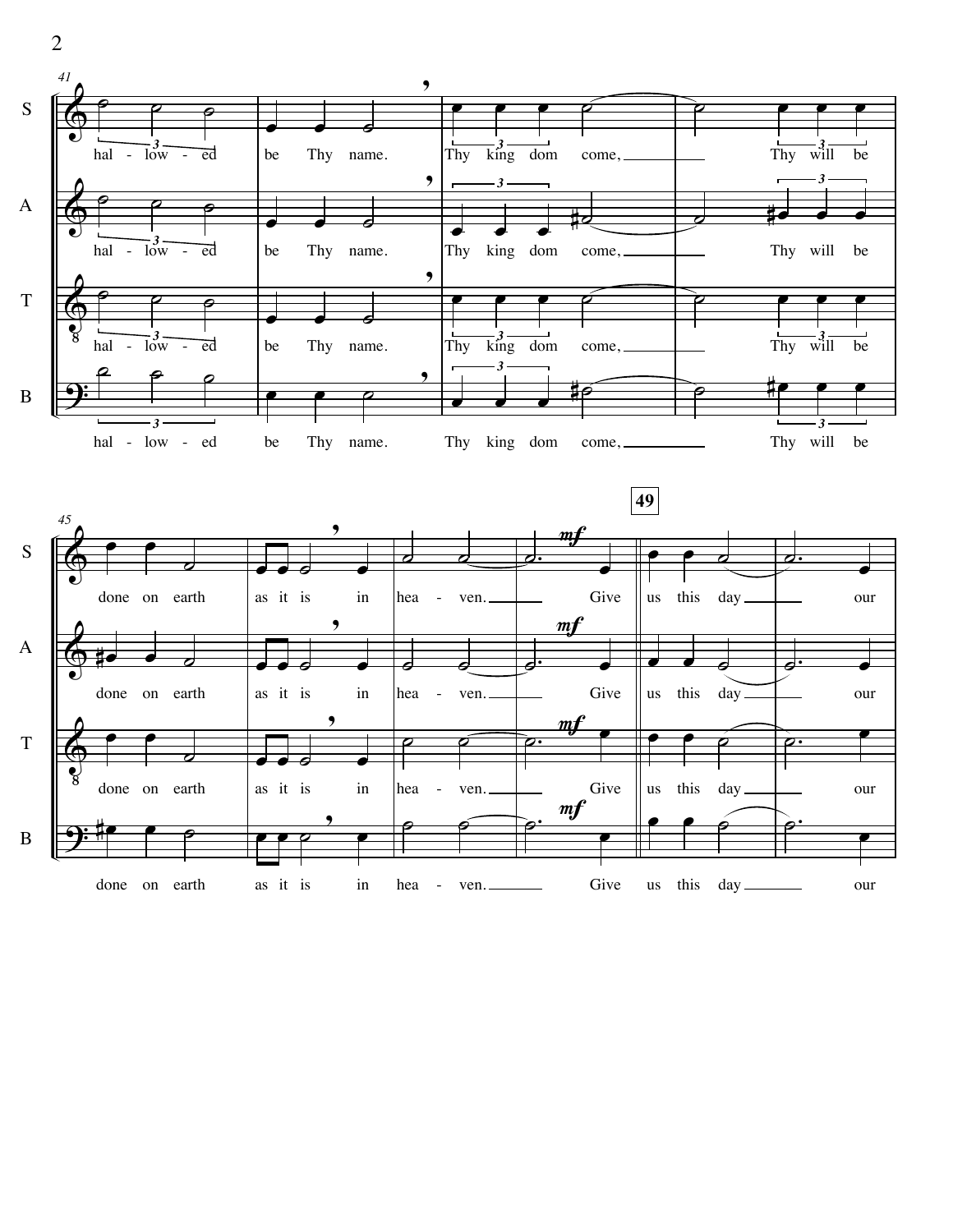



<sup>œ</sup> <sup>œ</sup> , ˙>

œ .

 $\overline{T}$ 

 $\bf{B}$ 

Jœ

œ

# œ œ

œ

œ .  $\frac{1}{\sqrt{2}}$ *3* those who tres - pass a - gainst us. And lead us not in to temp - ta tion, - -

<sup>œ</sup> <sup>œ</sup> N˙

,

 $\begin{array}{|c|c|c|c|c|}\n\hline\n\bullet & \bullet & \bullet & \bullet & \bullet\n\end{array}$ 

œ

œ

-

˙  $\frac{1}{2}$ 

tion,

。<br>P .<br>-<br>-

in to temp - ta

-

 $e$   $e$   $e$ 

,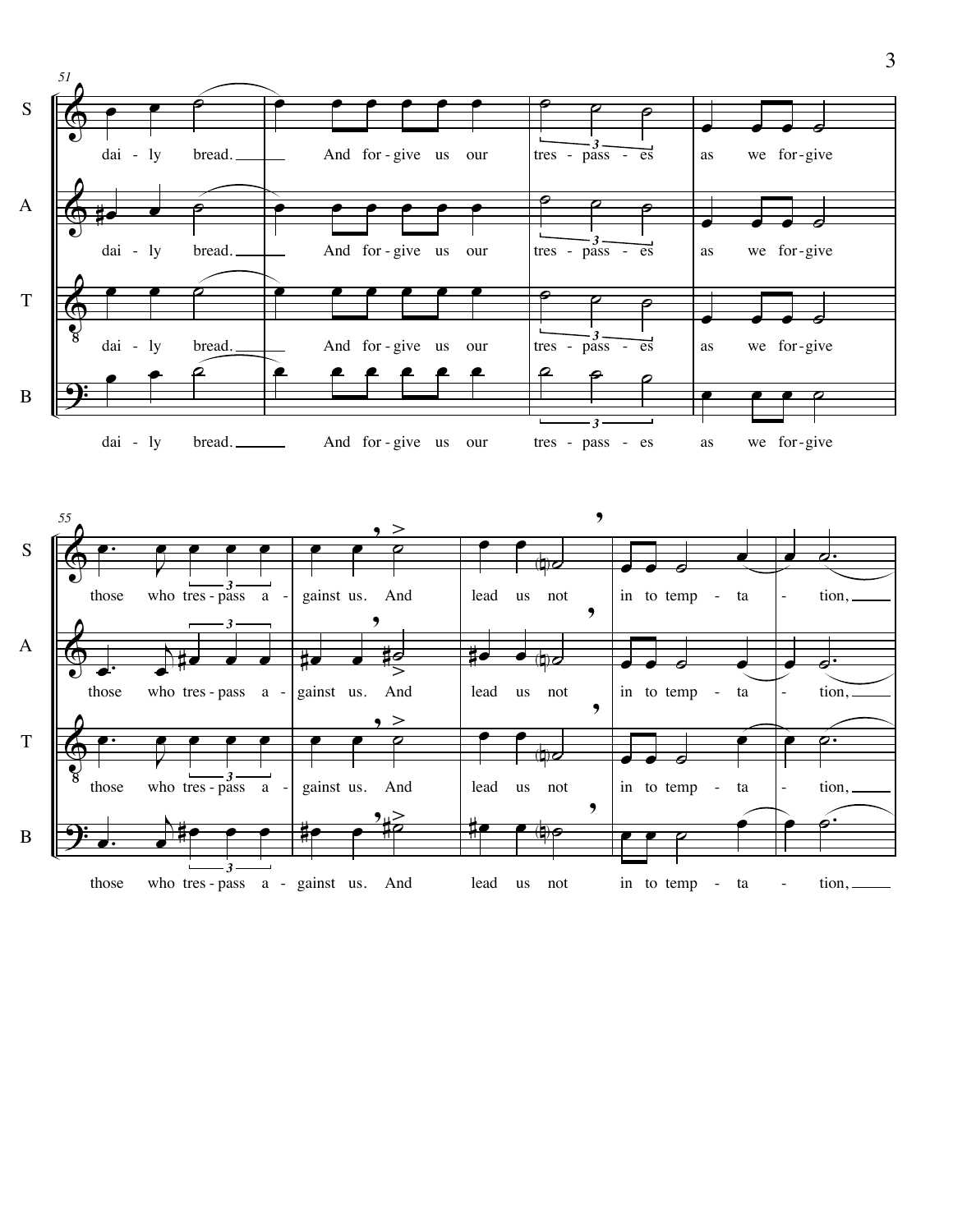